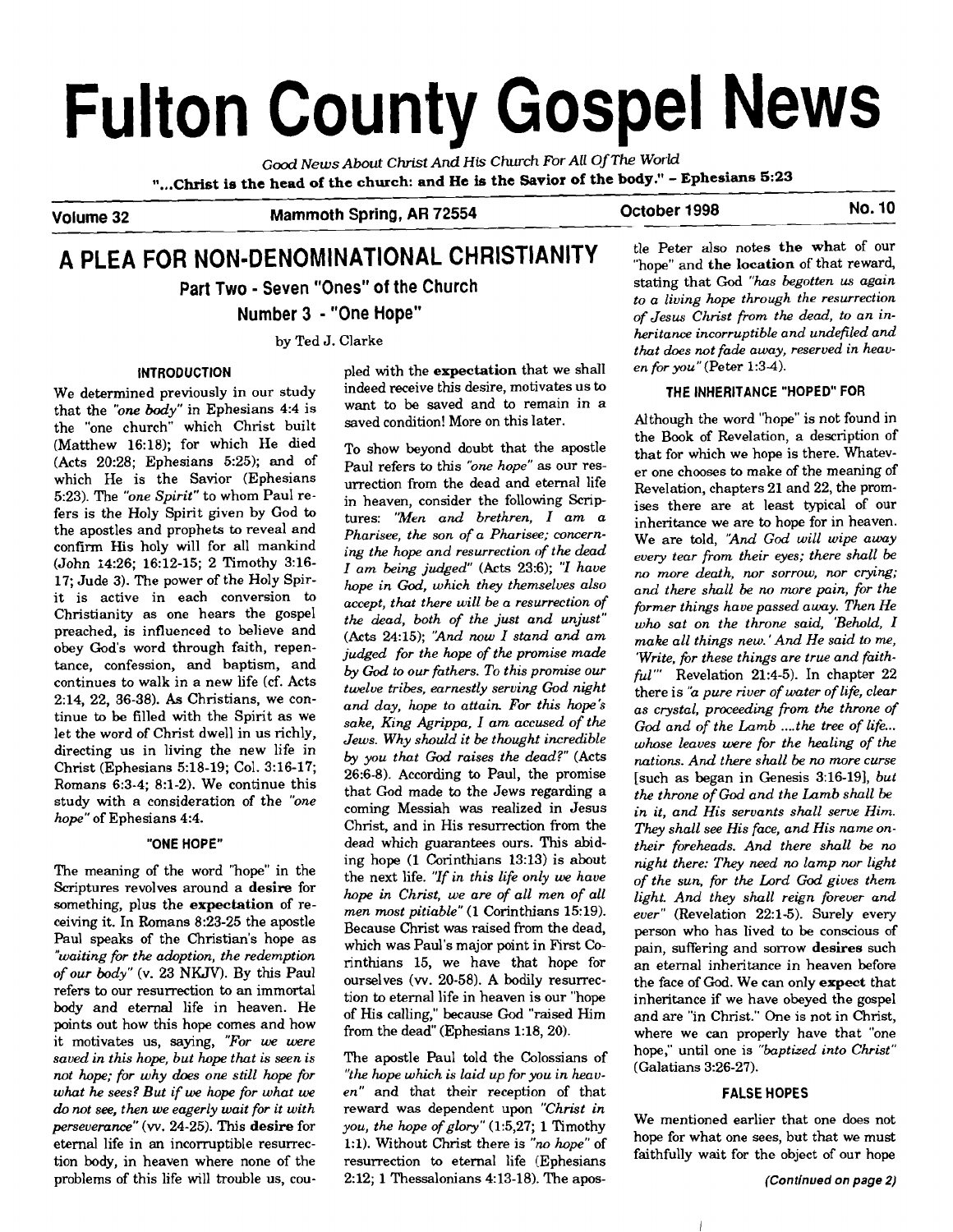#### **FULTON COUNTY GOSPEL NEWS**  USPS Publication # 21 1780

... is a Periodical publication issued monthly by the Church of Christ at Third and Bethel (P.O. Box **251).** Mammoth Spring, AR 72554-025 1. POSTMASTER: Please mail all changes of address to the above address.

FCGN is mailed free of charge to any who care to receive it. We will be happy to add any names to the regular mailing list If you send in a name we must have a complete address, including number and street name, or R.R. or HCR number, plus **box** number, or a P.O. Box number and the **hTh'E** DIGIT ZIP CODE. This paper is supported by voluntary contributions for which we are grateful. Financial information will be furnished upon request. **Mail all address corrections or manuscripts to:** 

#### **FULTON COUNTY GOSPEL NEWS**  *P.* 0. *Box* 251

| Mammoth Spring, AR 72554 |                              |
|--------------------------|------------------------------|
|                          |                              |
|                          |                              |
|                          |                              |
|                          | E-Mail  tedjc@mail.oci-i.com |

#### **(Continued from page 1)**

(Romans 8:24-25). We have "hope of eternal life" (Titus 1:2; 3:7), but not in our actual possession. Passages like First John 5:13, which says John wrote "that *you may know that you hue eternal life,"*  refer to the promise or prospect of that reality, not to the actual possession of it. The idea that we now literally possess eternal life has given rise to the doctrine of the impossibility of falling from God's grace so as to be eternally lost. "Once saved, always saved," we are told. "If one has eternal life then on cannot lose it, or it would not truly be eternal life," another says. However, one can reconcile what First John 5:13 says, *"that you have eternal lifi,"* with what Paul says about being "in hope of eternal life" (Titus 1:2; 3:7). The apostle John is speaking of the *'promise"* of eternal life (1 John 2:25), which he assures Christians that they *"have"* in prospect, as long as they *"believe in the name of the Son of God"* (1 John 5:13). The verb "believe" in this passage is in the present tense, active voice, meaning that one must literally *"keep on believing in the name of the Son of* **God."**  The matter is so certain that Christians who keep on believing in Jesus as God's Son are said to *"have eternal life,"* even though it is a promise which can only be realized when Jesus comes again. This is the only way in which John can say we have eternal life, since Paul clearly places our resurrection with an immortal body as a hope yet to be seen in the future (Titus 1:7; 3:2; Romans 8:24-25; **cf.** 1 John 3:2-3). Even though our reception of eternal life is certain, as long as we keep on believing in Jesus as God's Son, one cannot say that it is impossible for a child of God to fall from God's grace so as to be lost. One who was once saved can be lost. Psalm 106 demonstrates precisely how this can happen. The psalmist tells of God's working to save Israel, noting *"He saved them for His name's sake"* (w. *8,*  10); *"Then they believed His words; They sang His praise"* (v. 12). However, *"They soon forgot His works; They did not wait for His counsel* ... *They forgot God their Savior.* .. *They did not believe His wor d... and did not heed the voice of the Lord" (w.* 13, 21, 24-25). Because they gave up on God, *"He lifted up His hand against them, to overthrow them in the wilderness* ..." (v.26). Paul deals with God's final blow against Israel and the possibility of any man falling from God's grace through unbelief. Speaking of **God**  casting off unbelieving Israel, he says, *"Because of unbelief they were broken* off; *and you stand by faith Do not be haughty, but fear. For if God did not spare the natural branches [national Israel], He may not spare you [Gentiles] either. Therefire, consider the goodness and severity of God: on those who fell, severity; but toward you, goodness, if you continue in His gaodnesa. Otherwise you also will be cut off. And they also* [the Jews], *if they* **do** *not continue in unbelief, will be grafted in, for God* **is** *able to graft them in again"* (Romans 11:20-23). According to Paul, Christ will present Christians *'holy, and blameless, and irreproachable in His sight* - *if you continue*  in the faith, grounded and stedfast, *and are not moved cuuay from the hope of the gospel which you heard"*  (Colossians 1:23).

Another false "hope" which religious groups like Jehovah's Witnesses promote is the idea of living here on a renewed earth, while a supposed literal number of 144,000 will go to heaven. Such hopes are false hopes because they make Paul's *"one* hope" into two or more. There is nothing in Scripture which, properly understood, teaches that some of God's children will go to heaven and others will stay behind on a renovated earth. Our hope is *"laid up* ... *reserved in heaven"*  (Colossians 1:5; 1 Peter 1:4). That is the *"One hope.''* Remember when there is only "one" of something, you have no choice! If one does not have a desire and expectation of that hope, there is no hope for such people.

#### **CONCLUSION**

The Hebrew writer encourages us to *''lay hold of the hope set before* **us"** (6:18). That "hope" is the resurrected Christ who has gone into the Holy of Holies before God to make atonement for us as our High Priest (v. 20). *"This hope we have as an anchor of the soul, both sure and stedfizst"*  (v.19). If our souls are not anchored in the one hope of a resurrection of an immortal body to eternal life in heaven through Christ, we do not have the *"one hope"* of the gospel message and our souls are adrift on the sea of uncertainty.

What hope do you have within? Could you defend what hope you have from the Scriptures? We are admonished to *"sanctifv the Lord* **God** *in your hearts, and always be mady to* **give** *a defense to everyone who aaks you* **a** *reason for the hope thd is in you, with meekness and fear" (1* Peter 3:15). Is your hope the "one hope" of Ephesians 4:4? If not, since there is only one, you do not truly have a hope you can defend from Scripture. To embrace this hope: believe in Christ as God's son (John 8:24); repent of [turn away from] your sins **(Acts** 2:38; 17:30- 31); confess Christ with your mouth (Acts 8:37; Romans 10:9-10); and be baptized to have your sins washed away in Christ's blood (Mark 16:16; Acts 238; 22:16; 1 Peter 3:20-21). You can arise from your obedience to the gospel not only with the desire of eternal life in heaven, but with the expectation of receiving the same. This is the *"one hope"* the church of the Lord will preach. There is no other. Why not contact someone in a faithful church of Christ near you and study this matter in greater detail.

## **JESUS IS THE SON OF GOD Bible Lesson Number Two**

#### by Richard England

There have been many "good" men live and die. Many of them died for some cause that might well have been noble. But, none have had such an impact on the human race as did the man called Jesus. That Jesus lived and died is not denied by any reasonable person. The record of his living on the earth is neither legend, myth, fantasy nor fairy tale.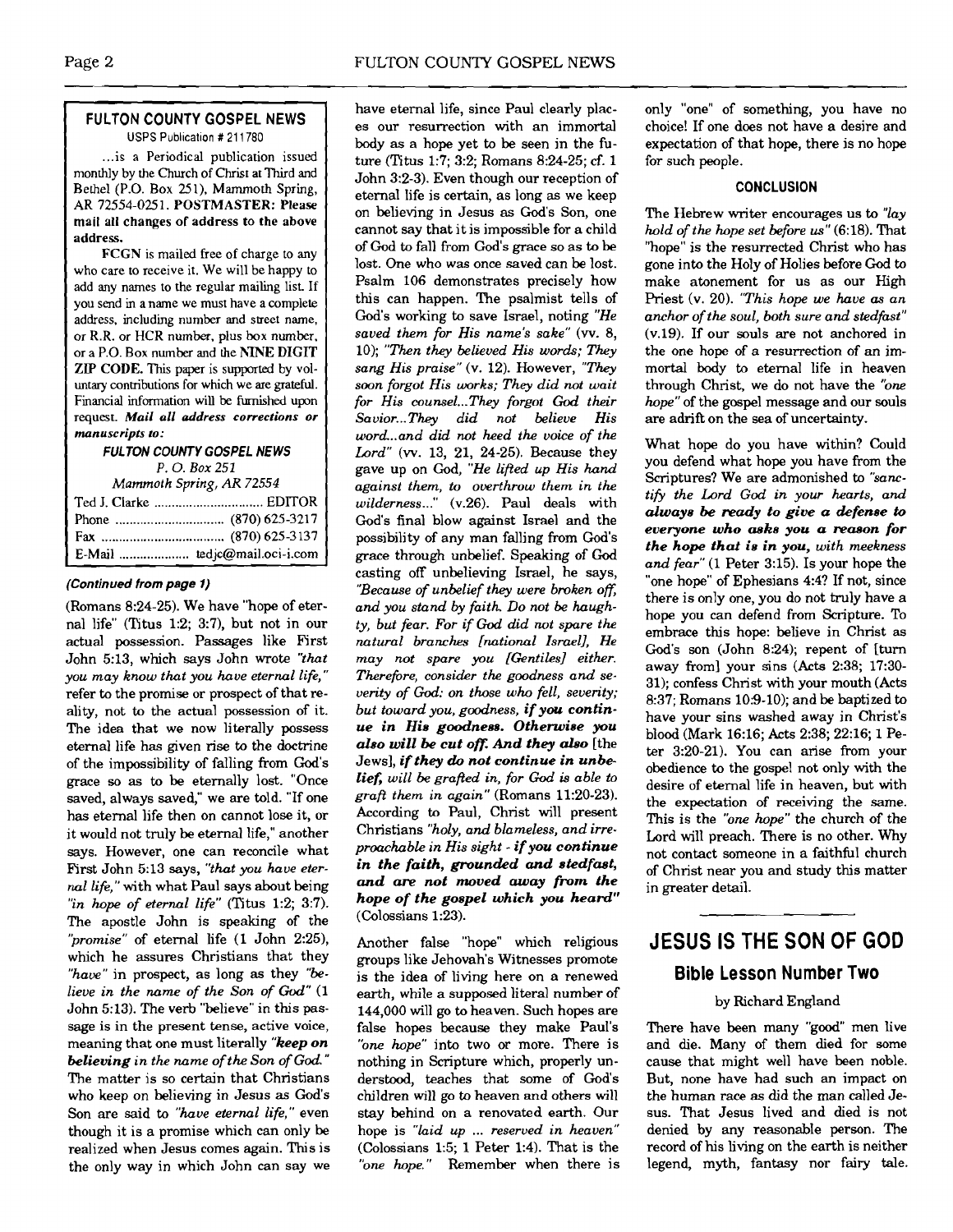There are only three possibilities concerning the witnesses of the resurrection of the man named Jesus: 1. They were deceived. 2. They were gross liars. 3. Their testimony is true.

Were they deceived? Many people have **stood,** fought, and died for a cause about which they were deceived. They received false testimony and believed it. But this cannot be the **case** with the men who testified of the resurrection of Jesus from the dead. Here is what they said of their source of information:

**Acts 1:l-3** *"The firmer treatise have I*  **made, 0** *Theophilw, of all that Jesus began both to do and teach, until the day in which he* **was** *taken up, after that he through the Holy Ghost had given* **com***mandments unto the apostles whom he had chosen:* **to** *whom abo he showed himself alive after his passion by many infallible pmfi, being seen of them forty days, and speaking of the things pertaining to the kingdom of God:"* 

1 John k1-3 *"That which was fiom the beginning, which* **we** *have head which*  **we** *have seen with our eyes, which* **we**  *have looked upon, and our hands have handled, of the Word of life; (For the life was manifested, and we have seen it, and bear witness, and show unto you that eternal life, which was with the Father, and was manifested unto us: that which we have seen and heard declare we unto yo* **y** *that ye also may have fellowship with us: and truly our fellowship is with the father, and with his Son, Jesw Christ."* 

Having been with Jesus for a long period of time, having seen him die, and having buried him, there is no way these men could have been deceived about the identity of the one they claimed to be Jesus raised from the dead.

Were they gross liars? Their dedication to their testimony, the moral standard they taught and practiced, and the sincerity they displayed gives evidence that they certainly believed what they taught. Their willingness to die for the cause they espoused establishes their sincerity. Martyrdom does not necessarily prove the truthfulness of the testimony for which one dies, but it proves his personal conviction of its truthfulness. Not one person

who said he saw Jesus after he was raised from the dead changed his testimony, even in the face of death.

Considering the witnesses' devotion and genuineness along with the fact that they could not have been deceived, the only conclusion that can be drawn is that their testimony is true and Jesus was raised from the dead.

The resurrection of Jesus from the dead is proof positive that he is the Son of God.

Romans **1:l-4** "Paul, a servant of Jesus Christ, called to be an apostle, separated unto the gospel of God, (Which he had promised afore by his prophets in the holy scriptures,) Concerning his Son, Jesus Christ our Lord, which was made of the seed of David according to the flesh; And declared to be the Son of God with power, according to the spirit of holiness, by the resurrection from the dead:"

#### **QUESTIONS**

1. What are the three possibilities concerning the witnesses of the resurrection of Jesus?

2. Were the men who said they saw Jesus after he was raised from the dead deceived? Explain.

3. Did the witnesses of the resurrection have the character and personality of liars?

4. What kind of men were these that said they saw Jesus after he was raised from the dead?

5. Does martyrdom prove that what a man says is truth?

6. What does martyrdom prove?

7. Is there any record of any of the witnesses of the resurrection of Jesus ever changing their testimony? If so, who was it and where is the record?

8. If Jesus was raised from the dead, what conclusion must we draw?

> 439 Barham Ave. Henderson,TN 38340

**Editor's Note:** This is the second in a series of Bible lessons written by Richard England, former minister at Mammoth Spring Church of Christ and former editor ofFCGN. He has graciously given us permission to use these lessons for the benefit of our readers and we gladly do so. Over the coming months we will likely use all thirteen lessons he has printed in a book. These lessons are suitable for classroom use at a nominal cost. You may write to Brother England for information at the address given above. Please do not write to FCGN to order these study booklets.

### **THE BLESSINGS OF TRUST**

#### by David Macy

"Thou wilt keep him in perfect peace, whose mind is stayed on thee: because he trusteth in thee" (Isaiah 26:3). Those who trust in the Lord are blessed with a remarkable peace when they are surrounded by turmoil, strife, and anxiety. They truly enjoy a peace which passes all understanding. They are not overly concerned about the world crisis or anv other crisis in this uncertain age, because their trust is in the Living **God.** They know He will never fail them or forsake them. "He that is of a proud heart stirreth up strife: but he that putteth his trust in the Lord shall be made fat" (Proverbs 28:25). Trusting in the Lord leads to prosperity sooner or later. Nothing is said about the possessions of Abraham when God spoke to him where he was born and raised. But when he demonstrated his trust in God by traveling to unknown lands, he eventually was blessed with so many cattle he could not dwell in the same land with his nephew Lot. Job received twice as much as he had before because he trusted in God through many hardships. The shepherd boy, David, became king of Israel and was surrounded by luxuries because he trusted in God and not himself or his fellow men. "He that putteth his trust in the Lord shall be made fat" because his confidence is in the source of all blessings which shall never fail, the Almighty God. He is totally dependent on the Giver of all good **gifts,** and he will not be disappointed. "He trusted in the Lord God of Israel; so that after him was none like him among all the kings of Judah, nor any that were before him. For he clave to the Lord, and departed not from following Him, but kept His commandments, which the Lord commanded Moses. And the Lord was with him; and he prospered whithersoever he went forth and he rebelled against the king of **Assyria,** and served him not" (2 Kings 18:5-7). There was never anyone like Hezekiah either before or after his reign, because he trusted in God with all his heart. He clave to the Lord (which simply means to stick or cling), and he obeyed all His commandments which were given through Moses. Because of his trust and obedience, the Lord prospered King Hezekiah wherever he went. You can also prosper wherever you go, and in anything you do which is according to God's will, if you will trust in God with all your heart, and hold onto His almighty hand by faithfully obeying all of His holy commandments. 4820 Appalachian Hwy.

Blue Ridge, GA